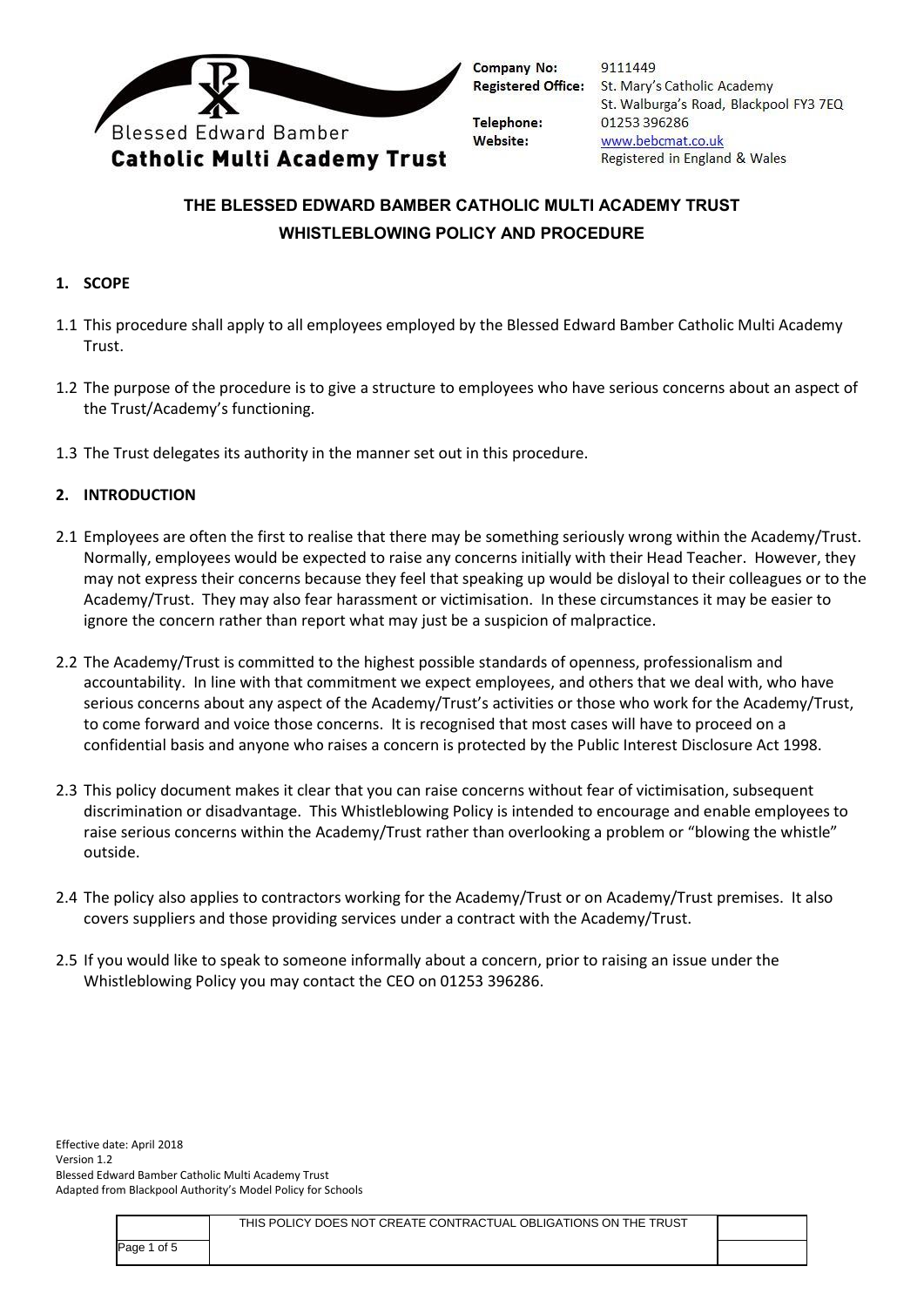## **3. AIMS AND SCOPE OF THIS POLICY**

3.1 This policy aims to:

- Encourage you to feel confident in raising serious concerns and to question and act upon concerns about practice;
- Provide avenues for you to raise those concerns and receive feedback on any action taken;
- Ensure that you receive a response to your concerns and that you are aware of how to pursue them if you are not satisfied;
- Reassure you that you will be protected by the Academy/Trust from possible reprisals or victimisation.
- 3.2 The Whistleblowing Policy is intended to cover major concerns that fall outside, or in a particular instance do not appear to have been properly addressed within, the scope of other procedures. These include:
	- Conduct, which is an offence or a breach of the law.
	- Failure to comply with a legal obligation
	- Disclosures related to miscarriages of justice;
	- Health and safety risks, including risks to the public as well as other employees;
	- Damage to the environment;
	- The unauthorised use of public funds;
	- Possible fraud and corruption;
	- Child Protection concerns
	- Other unethical conduct.
	- Deliberate covering up of information relating to the above

It should be noted that this Policy is intended to assist employees who believe they have discovered malpractice or impropriety. It is not designed to question financial or management decisions taken by the Academy/Trust, nor should it be used to consider any matters, which have already been, or are currently being addressed under other procedures such as Complaints procedure, Disciplinary and Grievance and Equality Policies.

- 3.3 Thus, any serious concerns that you have about any aspect of the Academy/Trust's provision or the conduct of colleagues/employees of the Academy/Trust or members of the Board or others acting on behalf of the Academy/Trust can be reported under the Whistleblowing Policy. This may be about something that:
	- Makes you feel uncomfortable in terms of known standards, your experience or the standards you believe the Academy/Trust subscribes to; or
	- Is against the Academy/Trust's policies; or
	- Falls below established standards of practice; or
	- Amounts to improper conduct.
- 3.4 This policy does not replace the Academy/Trust's Complaints Procedure.

#### **4. SAFEGUARDS - HARASSMENT OR VICTIMISATION**

- 4.1 The Academy/Trust is committed to good practice and high standards and wants to be supportive of employees.
- 4.2 The Academy/Trust recognises that the decision to report a concern can be a difficult one to make especially for staff who are new to the Academy/Trust. If what you are saying is true, or your suspicions are reasonable, you will have nothing to fear because you will be doing your duty to your employer and to those for whom you are providing a service. In fact, you may be making yourself vulnerable if you do not raise the alarm.

|             | THIS POLICY DOES NOT CREATE CONTRACTUAL OBLIGATIONS ON THE TRUST |  |
|-------------|------------------------------------------------------------------|--|
| Page 2 of 5 |                                                                  |  |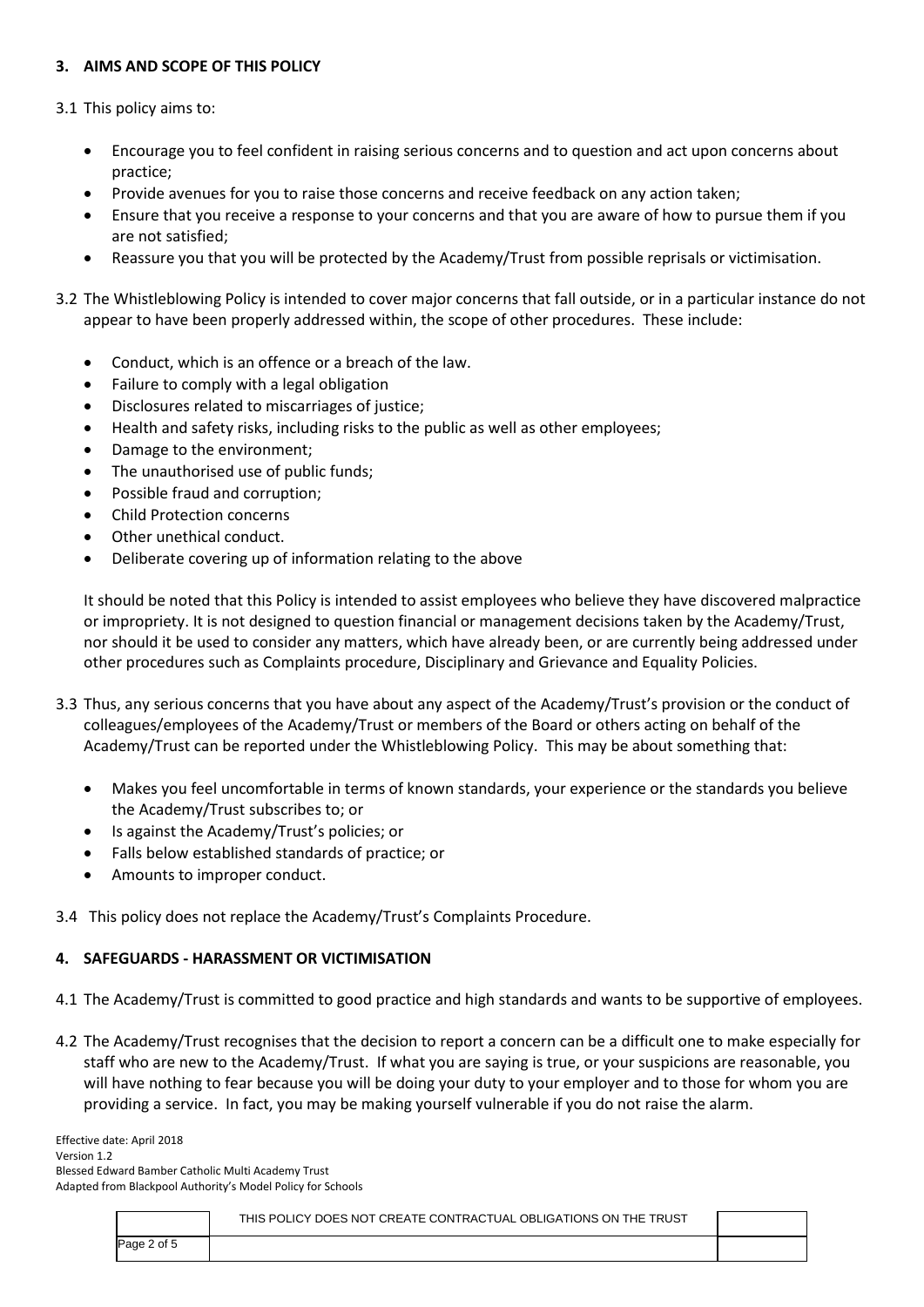- 4.3 The Academy/Trust will not tolerate or allow any form of harassment, victimisation or discrimination (including informal pressures) and will take appropriate action to protect you when you raise a concern. If there are any intimidatory threats or instances of harassment/victimisation/discrimination against a 'whistleblower' the Academy/Trust will take appropriate disciplinary action against the individual(s) concerned.
- 4.4 Any investigation into allegations of potential malpractice will not influence or be influenced by any disciplinary or redundancy procedures that already affect you.

# **5. CONFIDENTIALITY**

5.1 All concerns will be treated, as far as possible, in the strictest confidence and every effort will be made not to reveal your identity if you so wish. However, if your concerns require any further action, you may at some future date have to act as a witness and/or provide evidence.

### **6. ANONYMOUS ALLEGATIONS**

- 6.1 This policy encourages you to put your name to your allegation whenever possible.
- 6.2 Concerns expressed anonymously are much less powerful but will be considered at the discretion of the Academy/Trust.
- 6.3 In exercising this discretion the factors to be taken into account would include:
	- The seriousness of the issues raised;
	- The credibility of the concern; and
	- The likelihood of confirming the allegation from attributable sources.

#### **7. UNTRUE ALLEGATIONS**

7.1 If you make an allegation but it is not confirmed by the investigation, no action will be taken against you. If, however, you make an allegation frivolously, maliciously or for personal gain, disciplinary action may be taken against you.

#### **8. HOW TO RAISE A CONCERN**

- 8.1 As a first step, you should normally raise concerns with the Head Teacher. This depends, however, on the seriousness and sensitivity of the issues involved and who is suspected of the malpractice. For example, if you believe that the Head Teacher is involved, you should approach the CEO of the Trust;
- 8.2 Concerns should be raised in writing and identify:
	- The background and history of the concern (giving relevant dates);
	- The reason why you are particularly concerned about the situation.

8.3 The earlier you express the concern the easier it is to take action.

8.4 Although you are not expected to prove beyond doubt the truth of an allegation, you will need to demonstrate to the person contacted that there are reasonable grounds for your concern.

|             | THIS POLICY DOES NOT CREATE CONTRACTUAL OBLIGATIONS ON THE TRUST |  |
|-------------|------------------------------------------------------------------|--|
| Page 3 of 5 |                                                                  |  |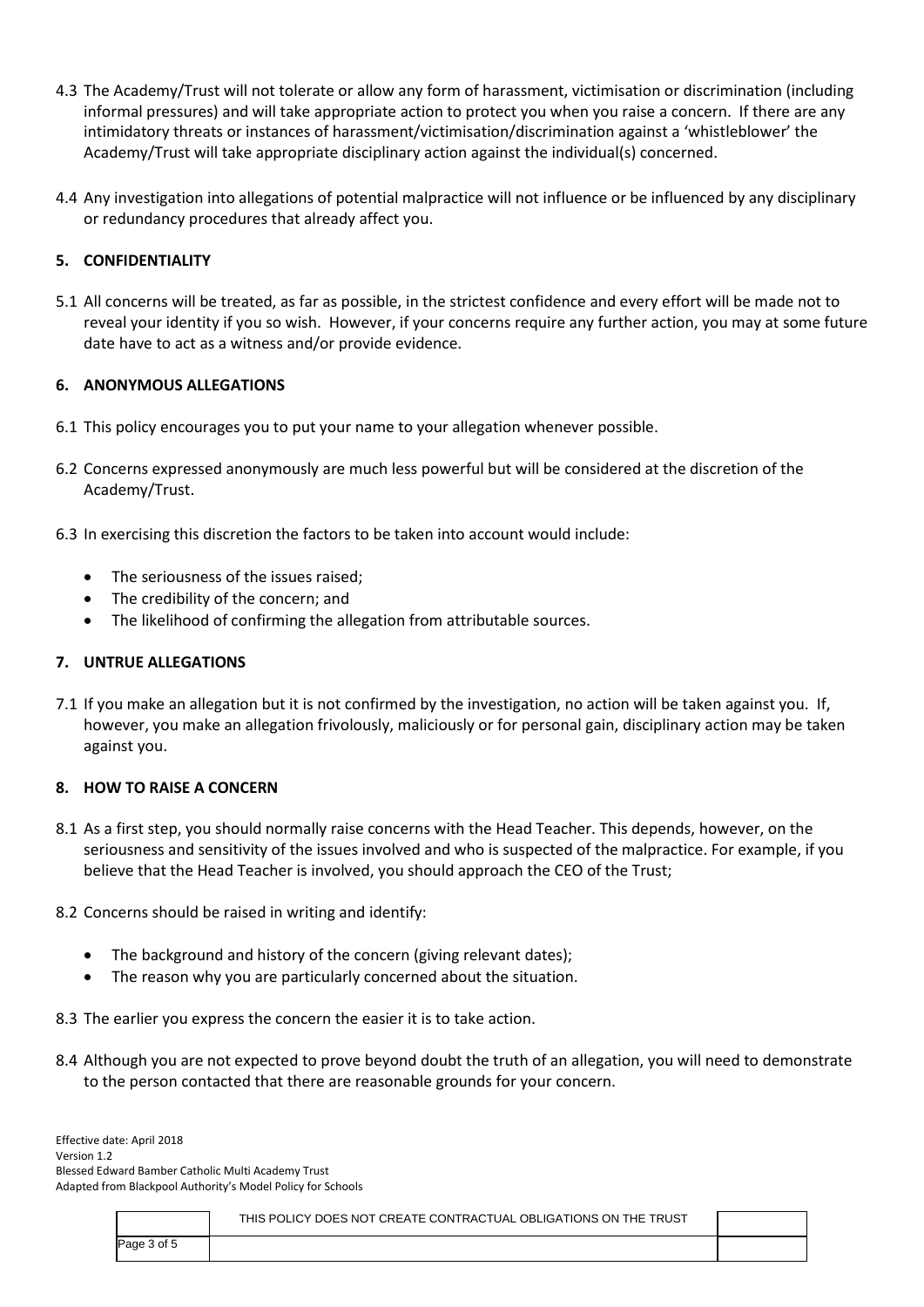- 8.5 Advice/guidance on how to pursue matters of concern may be obtained from the Head Teacher or the CEO of the Trust.
- 8.6 You may wish to consider discussing your concern with a colleague or your Trade Union Representative, if appropriate first as you may find it easier to raise the matter through someone you trust.
- 8.7 You may invite your trade union, or a colleague to be present during any meetings or interviews in connection with the concerns you have raised.

## **9. HOW THE ACADEMY/TRUST WILL RESPOND**

- 9.1 The Academy/Trust will respond to your concerns. Do not forget that testing out your concerns is not the same as either accepting or rejecting them.
- 9.2 Where the allegation is sent to the Headteacher (including Executive Headteacher), s/he immediately inform the CEO that a concern has been raised and its nature prior to proceeding.
- 9.3 Where appropriate, the matters raised may:
	- Be investigated by appropriate representatives, internal audit, or through the disciplinary process;
	- Be investigated under another procedure i.e. Child Protection/Safeguarding
	- Be referred to the Police;
	- Be referred to the external auditor;
	- Form the subject of an independent inquiry.
	- Or a combination of these
- 9.4 In order to protect individuals and those accused of misdeeds or possible malpractice, initial enquiries will be made to decide whether an investigation is appropriate and, if so, what form it should take. The overriding principle, which the Academy/Trust will have in mind, is the public interest.
- 9.5 Some concerns may be resolved by agreed action without the need for investigation. If urgent action is required this will be taken before any investigation is conducted.
- 9.6 Within ten working days of a concern being raised, the Headteacher/CEO will write to you in confidence:
	- Acknowledging that the concern has been received;
	- Indicating how we propose to deal with the matter;
	- Giving an estimate of how long it will take to provide a final response;
	- Telling you whether any initial enquiries have been made;
	- Supplying you with information on staff support mechanisms, and
	- Telling you whether further investigation will take place and if not, why not.

Every effort will be made to ensure that your concerns are dealt with as speedily as possible and you are kept informed of progress made.

9.7 The amount of contact between the person considering the issues and you will depend on the nature of the matters raised, the potential difficulties involved and the clarity of the information provided. If necessary, the Academy/Trust will seek further information from you.

|             | THIS POLICY DOES NOT CREATE CONTRACTUAL OBLIGATIONS ON THE TRUST |  |
|-------------|------------------------------------------------------------------|--|
| Page 4 of 5 |                                                                  |  |